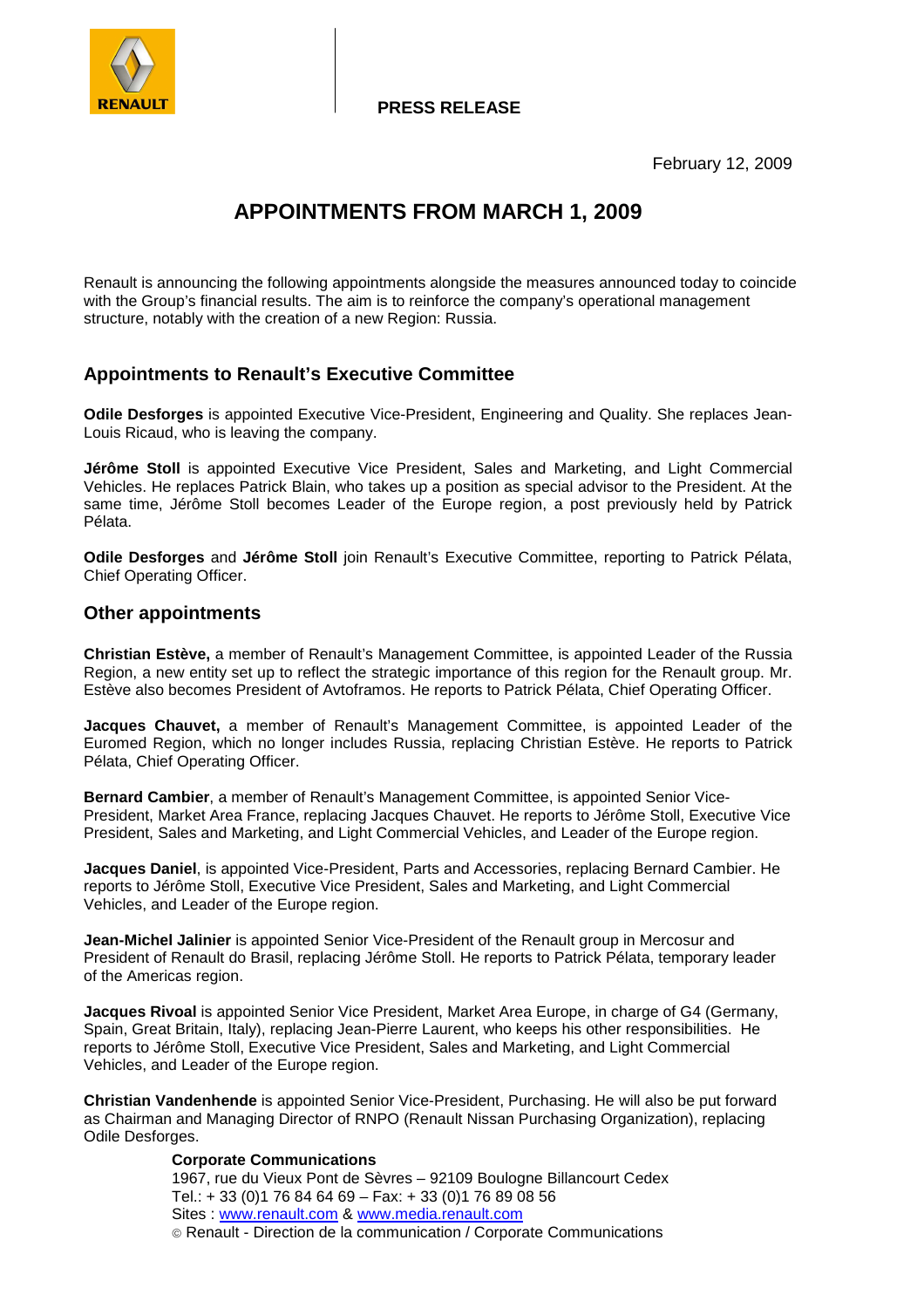Born in 1950 in Rouen (France), **Odile Desforges** graduated from the Paris Ecole Centrale Engineering school in 1973. She began her career as Research Officer at the Transport Research Institute. She joined the Renault Group in 1981, with the Automobile Division Planning Department before becoming Product Engineer on the R19, then Product Engineer for the C segment (1983-1985). She moved to Purchasing in 1986 as Head of the Exterior Equipment department and was appointed Director, Body Hardware Purchasing, in 1992, for the joint Renault Volvo Purchasing Organization then, in 1994, for Renault only. In March 1999, she became Executive Vice President of the Renault VI-Mack Group, in charge of 3P (Product Planning, Product Development, Purchasing Project). In January 2001, she was appointed President of the Volvo Group's 3P Business Unit. She became Senior Vice President, Renault Purchasing, Chairman and Managing Director of the Renault Nissan Purchasing Organization effective March 1, 2003, at which time she became a member of the Renault Management Committee.

**Jérôme Stoll** was born in 1954 in Tunis. He is a graduate of the Ecole Supérieure de Commerce de Paris (ESCP) and the Centre Perfectionnement aux Affaires (CPA). He worked at Renault V.I. from 1980 to 1983, then held a position with the senior management team of Berliet Nigeria, a Renault V.I. subsidiary, between 1983 and 1987. He joined Renault's Finance Department in 1987 and became Finance and Administrative Director at Renault Automation in 1989. He was named Director of Industrial Purchasing in 1995, then Director of Powertrain Purchasing in 1998. Jérôme Stoll became President and CEO of Renault Samsung Motors when it was acquired by Renault in September 2000. On 1 May 2006, he took up the post of Mercosur Director and became a member of Renault's Management Committee. On February 1, 2009, Jérôme Stoll was appointed Leader of the Americas Region Management Committee.

Born on June 4, 1949 in Algiers (Algeria), **Christian Estève** graduated in 1973 from l'Ecole des Hautes Etudes Commerciales (HEC), a leading business school in Paris. He began his career as a commercial attaché at the French Embassy in Venezuela, then in 1976 integrated the Paris office of the Worms Bank. In 1984, he joined Renault's Finance Department becoming Financial Director in 1987 before moving on to become Managing Director of Renault UK. In 1991, he joined Renault's Market Area France as Director of the domestic commercial subsidiaries. In 1996, he was appointed Marketing Director of the DIAC group and then returned to Renault's Finance Department in 1998 to head negotiations for the acquisition of Dacia, for which he became Deputy General Manager and then Managing Director in July 2002. In October 2003, he was named Deputy Corporate Secretary General of the Renault group and Director of Corporate Resources Department. Christian Estève is also a Knight of the French Legion of Honor. In January 2008, he joined the Renault Management Committee (CDR). Christian Estève was appointed Leader of the Management Committee for the Euromed Region on January 22, 2008. On February 1, 2008, he was named Chairman of the Dacia Board of Directors.

**Jacques Chauvet** was born on July 23, 1948 in Saint-Germain-en-Laye (France). He graduated from ENSA in Rennes (France) and holds a postgraduate degree in economics. He joined Renault's automobile planning department in 1978 and held various positions with the corporate secretary (1981), the North American operations department (1984) and corporate services (1987). He was appointed Corporate controller and Head of financial affairs at the International Operations Department in 1989, then Director of economic affairs and cost control and head of Latin American operations in 1991. Jacques Chauvet went on to become Director of economic affairs and cost control, then general manager of Oyak-Renault in Turkey in 1994 and director of Middle East/Eastern Europe in October 1995. He was named Vice President, Parts & Accessories in 1999. He was appointed Senior Vice President, Market Area France on January 1, 2005.